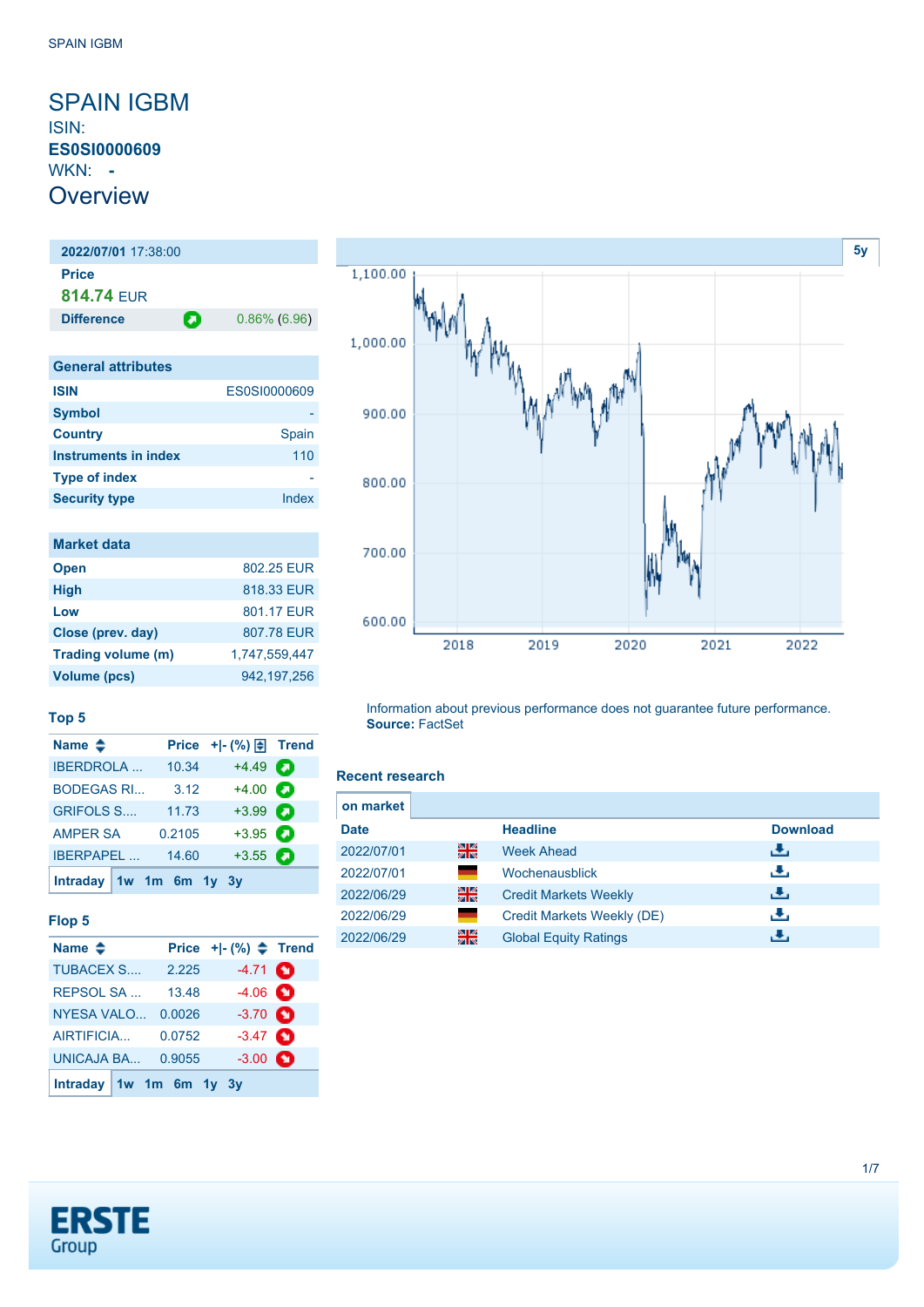| <b>Futures and Options</b> |  |
|----------------------------|--|
| <b>Related Futures</b>     |  |
| <b>Related Options</b>     |  |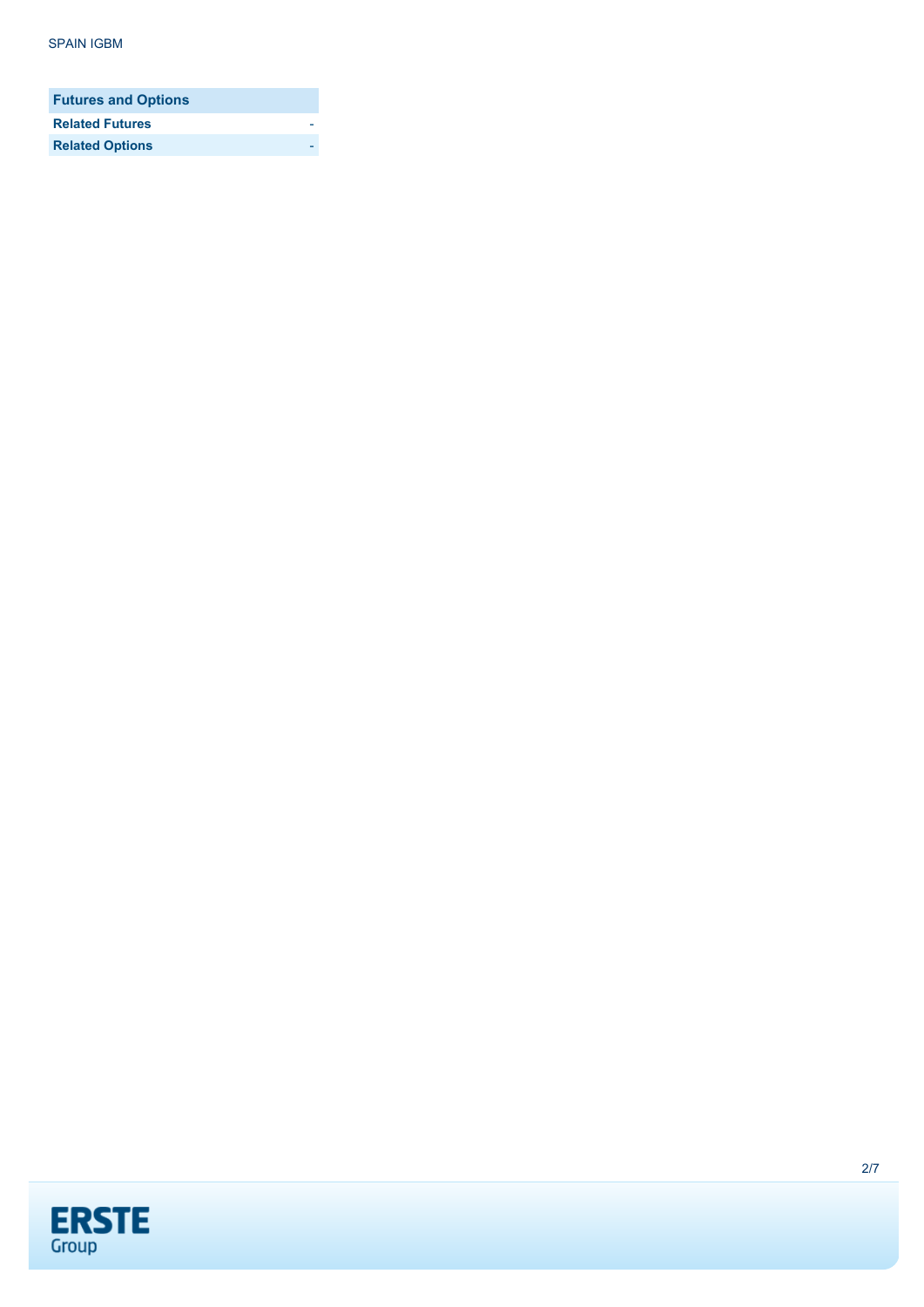## Details

**2022/07/01** 17:38:00 **Price 814.74** EUR **Difference 0.86% (6.96)** 

**General attributes ISIN** ES0SI0000609 **Symbol** - **Country** Spain **Security type** Index **Instruments in index** 110

| <b>Market data</b>  |               |
|---------------------|---------------|
| <b>Open</b>         | 802 25 FUR    |
| <b>High</b>         | 818.33 EUR    |
| Low                 | 801.17 FUR    |
| Close (prev. day)   | 807.78 EUR    |
| Trading volume (m)  | 1,747,559,447 |
| <b>Volume (pcs)</b> | 942.197.256   |

### **Performance and Risk**

|                   | 6m       | 1v       | 3v        |
|-------------------|----------|----------|-----------|
| <b>Perf (%)</b>   | $-5.46%$ | $-8.02%$ | $-12.66%$ |
| Perf (abs.)       | $-47.06$ | $-71.06$ | $-118.14$ |
| <b>Beta</b>       |          |          |           |
| <b>Volatility</b> | 22.39    | 19.84    | 24.17     |



Information about previous performance does not guarantee future performance. **Source:** FactSet

| <b>Price data</b>                           |                            |
|---------------------------------------------|----------------------------|
| Ø price 5 days   Ø volume 5 days (pcs.)     | 817.48 EUR (1,438,658,927) |
| Ø price 30 days   Ø volume 30 days (pcs.)   | 843.14 EUR (936,818,774)   |
| Ø price 100 days   Ø volume 100 days (pcs.) | 840.62 EUR (1,229,198,039) |
| Ø price 250 days   Ø volume 250 days (pcs.) | 856.18 EUR (1,118,075,707) |
| <b>YTD High   date</b>                      | 894.44 EUR (2022/05/30)    |
| <b>YTD Low   date</b>                       | 725.51 EUR (2022/03/07)    |
| 52 Weeks High   date                        | 906.66 EUR (2021/11/01)    |
| 52 Weeks Low   date                         | 725.51 EUR (2022/03/07)    |

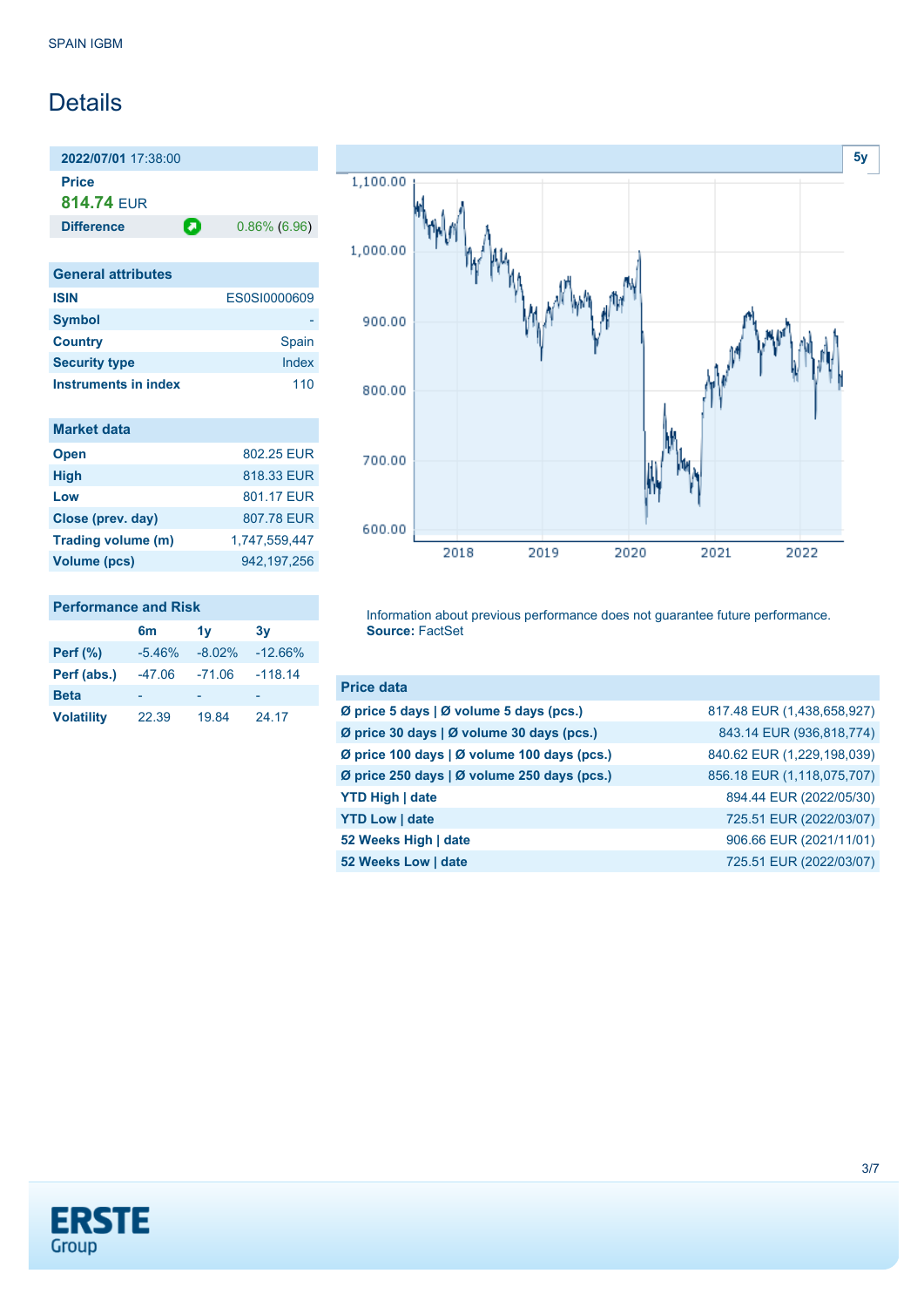# **Composition**

| Page 1 of 2 |  |
|-------------|--|
|             |  |
|             |  |

| Name $\triangle$<br><b>ISIN</b>                  | <b>Price</b> | Diff % $\triangleq$<br>$Diff +/-$ | Performance $\clubsuit$ | <b>Date</b><br><b>Time</b> | Turnover Pc. ♦<br>Turnover Money ♦ |
|--------------------------------------------------|--------------|-----------------------------------|-------------------------|----------------------------|------------------------------------|
| ABENGOA S.A. CLASS A<br>ES0105200416             | 0.0161       | 56.31%<br>0.01                    |                         | 20/07/14<br>13:26:49       | 173, 171, 962<br>2,386,179.08      |
| ABENGOA SA EUR0.0002 CLAS<br>ES0105200002        | 0.0062       | 63.16%<br>0.00                    |                         | 20/07/14<br>13:26:53       | 1,348,869,000<br>7,222,060.01      |
| <b>ACCIONA SA EUR1</b><br>ES0125220311           | 179.00       | 1.99%<br>3.50                     |                         | 22/07/01<br>17:38:00       | 89,247<br>15,879,116.80            |
| <b>ACERINOX SA</b><br>ES0132105018               | 8.722        | $-1.23%$<br>$-0.11$               |                         | 22/07/01<br>17:38:00       | 2,196,007<br>19,178,054.57         |
| ACS ACTIVIDADES DE CONSTR<br>ES0167050915        | 21.59        | $-1.54%$<br>$-0.34$               |                         | 22/07/01<br>17:38:00       | 957,478<br>20,686,937.15           |
| ADOLFO DOMINGUEZ SA EURO<br>ES0106000013         | 3.99         | 0.76%<br>0.03                     |                         | 22/07/01<br>17:38:00       | 1,135<br>4,478.40                  |
| <b>AEDAS HOMES SA</b><br>ES0105287009            | 21.50        | 0.94%<br>0.20                     |                         | 22/07/01<br>17:38:00       | 19,146<br>414,416.00               |
| <b>AENA SA</b><br>ES0105046009                   | 123.85       | 2.14%<br>2.60                     |                         | 22/07/01<br>17:38:00       | 105,704<br>13,021,843.10           |
| <b>AIRBUS SE</b><br>NL0000235190                 | 95.28        | 3.13%<br>2.89                     |                         | 22/07/01<br>17:38:00       | 5,235<br>499,146.25                |
| AIRTIFICIAL INTELLIGENCE<br>ES0152768612         | 0.0752       | $-3.47%$<br>$-0.00$               |                         | 22/07/01<br>17:38:00       | 1,049,068<br>79,305.40             |
| <b>ALANTRA PARTNERS S.A.</b><br>ES0126501131     | 13.35        | $-0.37%$<br>$-0.05$               |                         | 22/07/01<br>17:38:00       | 2,685<br>35,764.00                 |
| <b>ALMIRALL SA</b><br>ES0157097017               | 10.63        | 0.47%<br>0.05                     |                         | 22/07/01<br>17:38:00       | 272,075<br>2,863,563.13            |
| <b>AMADEUS IT GROUP SA</b><br>ES0109067019       | 52.96        | $-0.38%$<br>$-0.20$               |                         | 22/07/01<br>17:38:00       | 548,176<br>28,957,689.34           |
| <b>AMPER SA</b><br>ES0109260531                  | 0.2105       | 3.95%<br>0.01                     |                         | 22/07/01<br>17:38:00       | 1,928,464<br>406,303.20            |
| <b>AMREST HOLDINGS SE</b><br>ES0105375002        | 3.72         | 1.22%<br>0.05                     |                         | 22/07/01<br>17:38:00       | 1,638<br>6,102.32                  |
| <b>APPLUS SERVICES SA</b><br>ES0105022000        | 6.495        | $-1.59%$<br>$-0.11$               |                         | 22/07/01<br>17:38:00       | 257,494<br>1,678,693.31            |
| <b>ARCELORMITTAL S.A.</b><br>LU1598757687        | 21.59        | 0.28%<br>0.06                     |                         | 22/07/01<br>17:38:00       | 424,855<br>9,180,426.20            |
| <b>ARIMA REAL ESTATE SA EUR1</b><br>ES0105376000 | 8.10         | $-2.41%$<br>$-0.20$               |                         | 22/07/01<br>17:38:00       | 4,144<br>33,655.85                 |
| ATRESMEDIA CORPORACION DE<br>ES0109427734        | 3.32         | 0.79%<br>0.03                     |                         | 22/07/01<br>17:38:00       | 333,657<br>1,101,162.41            |
| <b>AUDAX RENOVABLES SA</b><br>ES0136463017       | 1.141        | 0.44%<br>0.01                     |                         | 22/07/01<br>17:38:00       | 302,775<br>344,630.90              |
| <b>AZKOYEN SA EUR0.6</b><br>ES0112458312         | 6.70         | 0.60%<br>0.04                     |                         | 22/07/01<br>17:38:00       | 14,165<br>94,724.80                |
| <b>BANCO BILBAO VIZCAYA ARGE</b><br>ES0113211835 | 4.3135       | $-0.39%$<br>$-0.02$               |                         | 22/07/01<br>17:38:00       | 16,958,707<br>73,529,044.84        |
| <b>BANCO DE SABADELL SA EURO</b><br>ES0113860A34 | 0.7604       | $-0.03%$<br>$-0.00$               |                         | 22/07/01<br>17:38:00       | 27,773,009<br>21,448,133.33        |

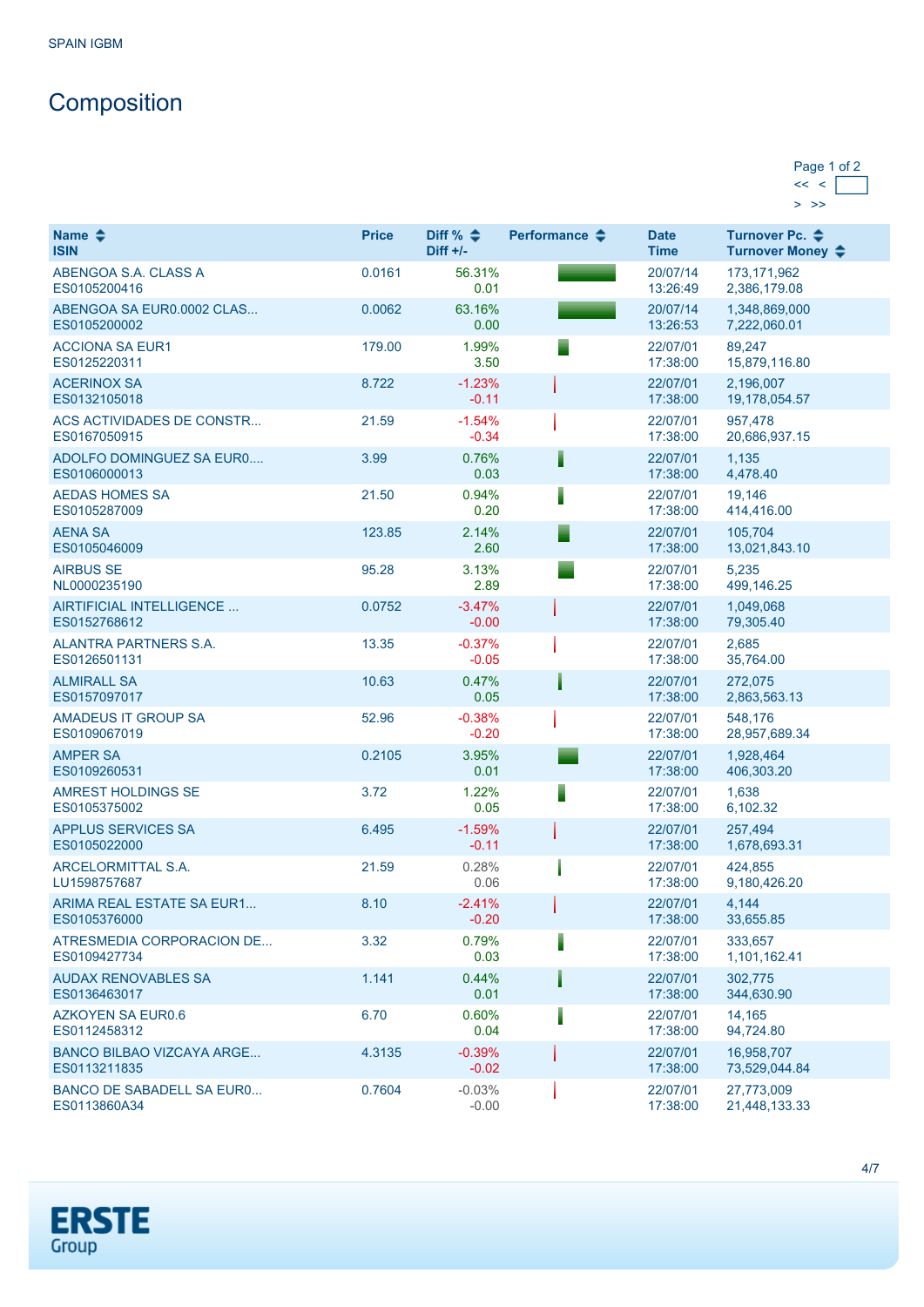SPAIN IGBM

| <b>BANCO SANTANDER SA</b><br>ES0113900J37            | 2.684  | $-0.15%$<br>$-0.00$ |   | 22/07/01<br>17:38:00 | 24.551.788<br>65,922,282.93 |
|------------------------------------------------------|--------|---------------------|---|----------------------|-----------------------------|
| <b>BANKINTER SA</b><br>ES0113679137                  | 5.92   | $-0.54%$<br>$-0.03$ |   | 22/07/01<br>17:38:00 | 1,804,049<br>10,746,589.61  |
| BERKELEY ENERGIA LTD.<br>AU000000BKY0                | 0.2175 | $-2.90%$<br>$-0.01$ |   | 22/07/01<br>17:38:00 | 1,492,269<br>328,010.09     |
| <b>BODEGAS RIOJANAS EUR0.75</b><br>ES0115002018      | 3.12   | 4.00%<br>0.12       |   | 22/07/01<br>17:38:00 | 12,497<br>39,188.66         |
| <b>CAIXABANK SA</b><br>ES0140609019                  | 3.313  | $-0.12%$<br>$-0.00$ |   | 22/07/01<br>17:38:00 | 18.226.434<br>60,663,391.81 |
| <b>CELLNEX TELECOM SA</b><br>ES0105066007            | 38.16  | 3.05%<br>1.13       |   | 22/07/01<br>17:38:00 | 905.567<br>33,928,545.82    |
| <b>CIE AUTOMOTIVE SA</b><br>ES0105630315             | 23.52  | $-0.68%$<br>$-0.16$ |   | 22/07/01<br>17:38:00 | 96,847<br>2,284,519.98      |
| CLINICA BAVIERA S.A.<br>ES0119037010                 | 20.60  | 0.49%<br>0.10       |   | 22/07/01<br>17:38:00 | 985<br>20,234.50            |
| COCA-COLA EUROPEAN PARTNE<br>GB00BDCPN049            | 48.96  | 0.00%<br>0.00       |   | 22/07/01<br>17:38:00 | 337<br>16,871.45            |
| <b>COMPANIA DE DISTRIBUCION </b><br>ES0105027009     | 18.57  | $-0.48%$<br>$-0.09$ |   | 22/07/01<br>17:38:00 | 220,535<br>4,090,207.66     |
| <b>CONSTRUCCIONES &amp; AUXILIAR</b><br>ES0121975009 | 27.90  | $-0.71%$<br>$-0.20$ |   | 22/07/01<br>17:38:00 | 51,435<br>1,442,969.55      |
| CORPORACIÓN FINANCIERA AL<br>ES0117160111            | 52.40  | 0.58%<br>0.30       |   | 22/07/01<br>17:38:00 | 19,836<br>1,034,724.89      |
| <b>DEOLEO SA</b><br>ES0110047919                     | 0.329  | 1.23%<br>0.00       | E | 22/07/01<br>17:38:00 | 828,126<br>270,192.10       |
| <b>DISTRIBUIDORA INTL DE ALI</b><br>ES0126775032     | 0.013  | $0.00\%$<br>0.00    |   | 22/07/01<br>17:38:00 | 17,575,722<br>228,452.04    |
| DURO FELGUERA EUR0.05 (PO<br>ES0162600003            | 0.782  | 1.56%<br>0.01       | E | 22/07/01<br>17:38:00 | 239,100<br>187,962.11       |
| <b>EBRO FOODS SA</b><br>ES0112501012                 | 16.14  | 0.25%<br>0.04       |   | 22/07/01<br>17:38:00 | 33,024<br>532,463.44        |
| <b>EDREAMS ODIGEO EUR0.10</b><br>LU1048328220        | 5.15   | $-0.58%$<br>$-0.03$ |   | 22/07/01<br>17:38:00 | 136,192<br>703,740.47       |
| <b>ELECNOR SA EUR0.1</b><br>ES0129743318             | 11.05  | 0.91%<br>0.10       |   | 22/07/01<br>17:38:00 | 13,372<br>146,702.40        |
| <b>ENAGAS SA EUR1.50</b><br>ES0130960018             | 21.27  | 0.95%<br>0.20       |   | 22/07/01<br>17:38:00 | 1,502,964<br>31,955,862.97  |
| ENCE ENERGIA Y CELULOSA S<br>ES0130625512            | 3.17   | $-2.82%$<br>$-0.09$ |   | 22/07/01<br>17:38:00 | 670,177<br>2,144,289.97     |
| <b>ENDESA SA</b><br>ES0130670112                     | 18.55  | 3.06%<br>0.55       |   | 22/07/01<br>17:38:00 | 984.970<br>18,178,791.91    |
| <b>ERCROS SA</b><br>ES0125140A14                     | 3.685  | $-1.99%$<br>$-0.08$ |   | 22/07/01<br>17:38:00 | 195.486<br>727,664.90       |
| FAES FARMA SA EUR0.1(REGD<br>ES0134950F36            | 3.88   | $0.00\%$<br>0.00    |   | 22/07/01<br>17:38:00 | 174.634<br>674,899.54       |
| <b>FERROVIALSA</b><br>ES0118900010                   | 24.22  | 0.12%<br>0.03       |   | 22/07/01<br>17:38:00 | 689.321<br>16,642,487.81    |
| <b>FLUIDRA SA</b><br>ES0137650018                    | 19.32  | 1.73%<br>0.33       | Е | 22/07/01<br>17:38:00 | 521,743<br>9,990,992.56     |
| FOMENTO DE CONSTRUCCIONES<br>ES0122060314            | 9.49   | 0.64%<br>0.06       |   | 22/07/01<br>17:38:00 | 58,363<br>552,365.97        |
| <b>GENERAL DE ALQUILER DE MA</b><br>ES0141571192     | 1.065  | $-0.47%$<br>$-0.01$ |   | 22/07/01<br>17:38:00 | 1,157<br>1,232.21           |
| <b>GESTAMP AUTOMOCION SA</b>                         | 3.268  | $-0.04%$            |   | 22/07/01             | 250,755                     |

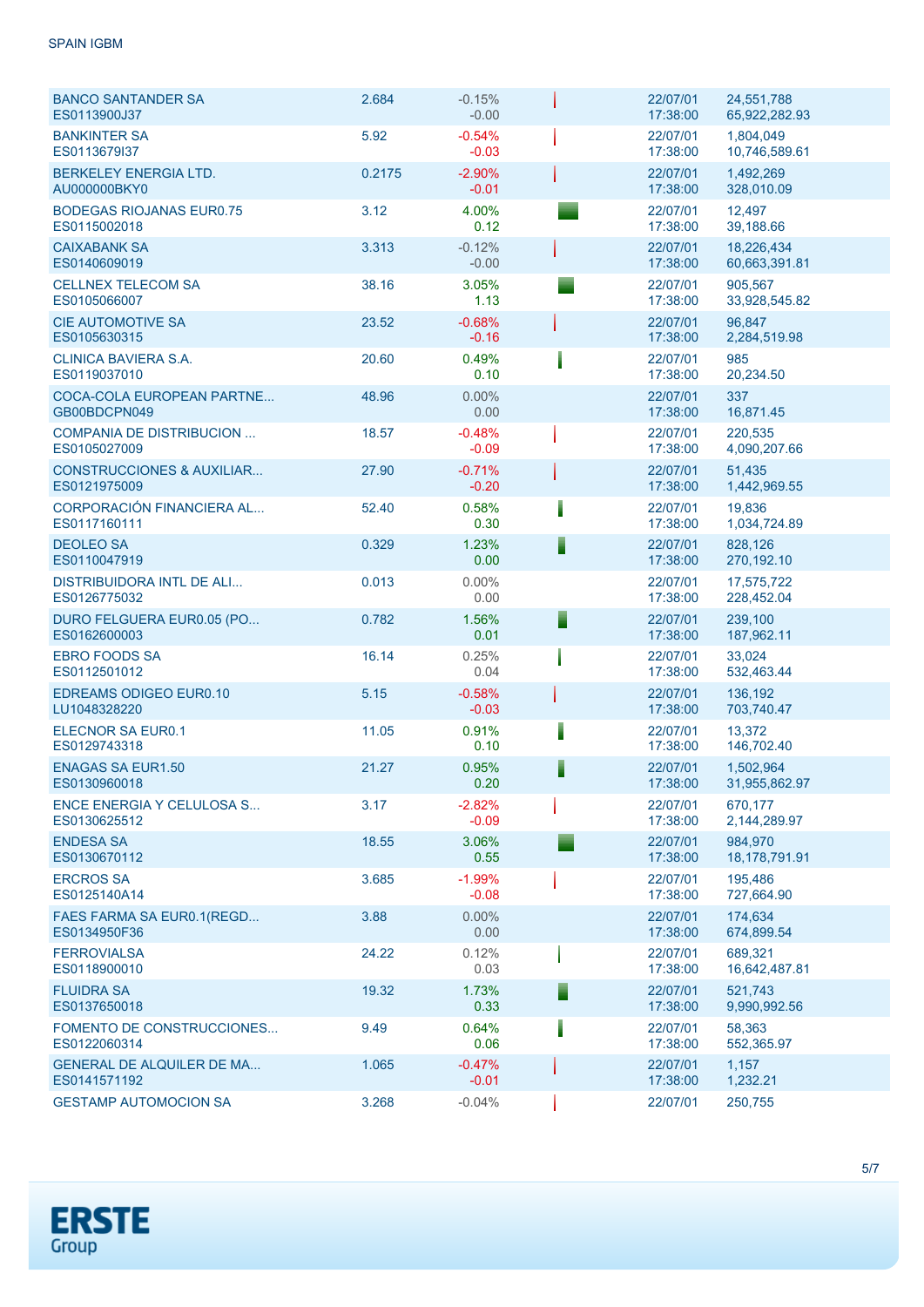### SPAIN IGBM

| ES0105223004                                     |        | $-0.00$             | 17:38:00             | 821.487.06                   |
|--------------------------------------------------|--------|---------------------|----------------------|------------------------------|
| <b>GLOBAL DOMINION ACCESS SA</b><br>ES0105130001 | 4.11   | $-1.08%$<br>$-0.05$ | 22/07/01<br>17:38:00 | 148,229<br>614,582.75        |
| <b>GRENERGY RENOVABLES SA EU</b><br>ES0105079000 | 34.56  | 2.01%<br>0.68       | 22/07/01<br>17:38:00 | 60,041<br>2,049,113.06       |
| <b>GRIFOLS S.A. PRF SHS B</b><br>ES0171996095    | 11.73  | 3.99%<br>0.45       | 22/07/01<br>17:38:00 | 238,450<br>2,726,084.12      |
| <b>GRIFOLS SA</b><br>ES0171996087                | 18.635 | 3.33%<br>0.60       | 22/07/01<br>17:38:00 | 1,094,487<br>19,954,691.12   |
| <b>GRUPO CATALANA OCCIDENTE </b><br>ES0116920333 | 30.15  | 1.34%<br>0.40       | 22/07/01<br>17:38:00 | 41,988<br>1,267,445.55       |
| <b>GRUPO EMPRESARIAL SAN JOS</b><br>ES0180918015 | 4.05   | 1.76%<br>0.07       | 22/07/01<br>17:38:00 | 15,581<br>63,423.13          |
| <b>GRUPO EZENTIS SA</b><br>ES0172708234          | 0.0598 | $-1.97%$<br>$-0.00$ | 22/07/01<br>17:38:00 | 3,270,448<br>208,827.80      |
| <b>IBERDROLA SA EUR0.75</b><br>ES0144580Y14      | 10.34  | 4.49%<br>0.44       | 22/07/01<br>17:38:00 | 10,176,513<br>104,204,650.19 |
| <b>IBERPAPEL GESTION SA EURO</b><br>ES0147561015 | 14.60  | 3.55%<br>0.50       | 22/07/01<br>17:38:00 | 1,630<br>23,247.45           |
| <b>INDRA SISTEMAS S.A. CLASS</b><br>ES0118594417 | 8.93   | $-2.14%$<br>$-0.20$ | 22/07/01<br>17:38:00 | 1,078,651<br>9,826,704.43    |
| <b>INDUSTRIA DE DISENO TEXTI</b><br>ES0148396007 | 21.97  | 1.76%<br>0.38       | 22/07/01<br>17:38:00 | 4.939.044<br>107,291,217.08  |
| <b>INMOBILIARIA COLONIAL SOC</b><br>ES0139140174 | 6.09   | $-0.25%$<br>$-0.02$ | 22/07/01<br>17:38:00 | 1,104,542<br>6,732,424.55    |
| <b>INMOBILIARIA DEL SUR EUR2</b><br>ES0154653911 | 8.00   | $0.00\%$<br>0.00    | 22/07/01<br>17:38:00 |                              |
| INTERNATIONAL CONSOLIDATE<br>ES0177542018        | 1.2615 | 0.72%<br>0.01       | 22/07/01<br>17:38:00 | 13,724,170<br>17,437,058.43  |
| <b>LABORATORIO REIG JOFRE SA</b><br>ES0165359029 | 2.795  | $-0.36%$<br>$-0.01$ | 22/07/01<br>17:38:00 | 802<br>2,239.36              |
| LABORATORIOS FARMACEUTICO<br>ES0157261019        | 57.65  | $-1.28%$<br>$-0.75$ | 22/07/01<br>17:38:00 | 84,023<br>4,821,779.75       |
| LAR ESPANA REAL ESTATE SO<br>ES0105015012        | 4.74   | $0.00\%$<br>0.00    | 22/07/01<br>17:38:00 | 50,295<br>238,503.97         |
| <b>LINGOTES ESPECIALES EUR1</b><br>ES0158480311  | 8.90   | 2.53%<br>0.22       | 22/07/01<br>17:38:00 | 1.062<br>9,302.86            |
| <b>MAPFRE SA</b><br>ES0124244E34                 | 1.698  | 0.95%<br>0.02       | 22/07/01<br>17:38:00 | 5,905,135<br>9,937,992.59    |
| MEDIASET ESPAÑA COMUNICAC<br>ES0152503035        | 3.928  | 0.15%<br>0.01       | 22/07/01<br>17:38:00 | 347,190<br>1,362,304.04      |
| <b>MELIA HOTELS INTERNATIONA</b><br>ES0176252718 | 5.965  | $-1.49%$<br>$-0.09$ | 22/07/01<br>17:38:00 | 1,234,343<br>7,384,810.78    |
| <b>MERLIN PROPERTIES SOCIMI</b><br>ES0105025003  | 9.255  | 0.54%<br>0.05       | 22/07/01<br>17:38:00 | 793,378<br>7,330,344.15      |
| <b>METROVACESA SA EUR7.2</b><br>ES0105122024     | 6.74   | $-0.44%$<br>$-0.03$ | 22/07/01<br>17:38:00 | 81,552<br>550,856.96         |
| MIQUEL Y COSTAS MIQUEL EU<br>ES0164180012        | 13.00  | $0.00\%$<br>0.00    | 22/07/01<br>17:38:00 | 7,214<br>93,296.46           |
| <b>MONTEBALITO SA EUR1</b><br>ES0116494016       | 1.48   | $0.00\%$<br>0.00    | 22/07/01<br>17:38:00 | 12,191<br>18,050.78          |
| NATURGY ENERGY GROUP SA<br>ES0116870314          | 27.79  | 1.16%<br>0.32       | 22/07/01<br>17:38:00 | 211,487<br>5,872,399.57      |
| <b>NATURHOUSE HEALTH SA</b><br>ES0105043006      | 1.73   | 0.87%<br>0.02       | 22/07/01<br>17:38:00 | 13,923<br>23,842.09          |